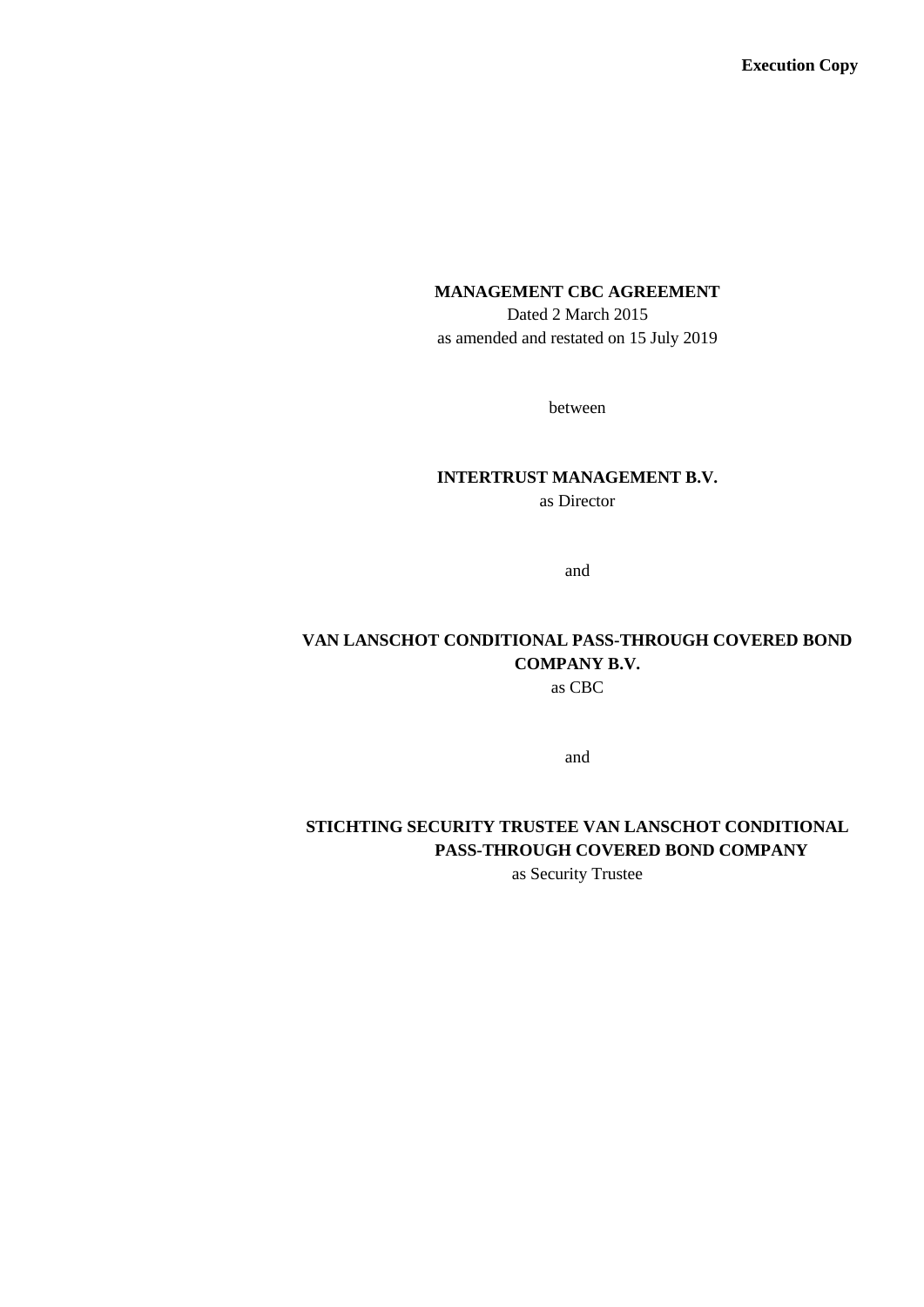### **TABLE OF CONTENTS**

| <b>Clause</b> | Page |
|---------------|------|
|               |      |
|               |      |
|               |      |
|               |      |
|               |      |
|               |      |
|               |      |
|               |      |
|               |      |
|               |      |
|               |      |
|               |      |
|               |      |

## **Schedule : Services**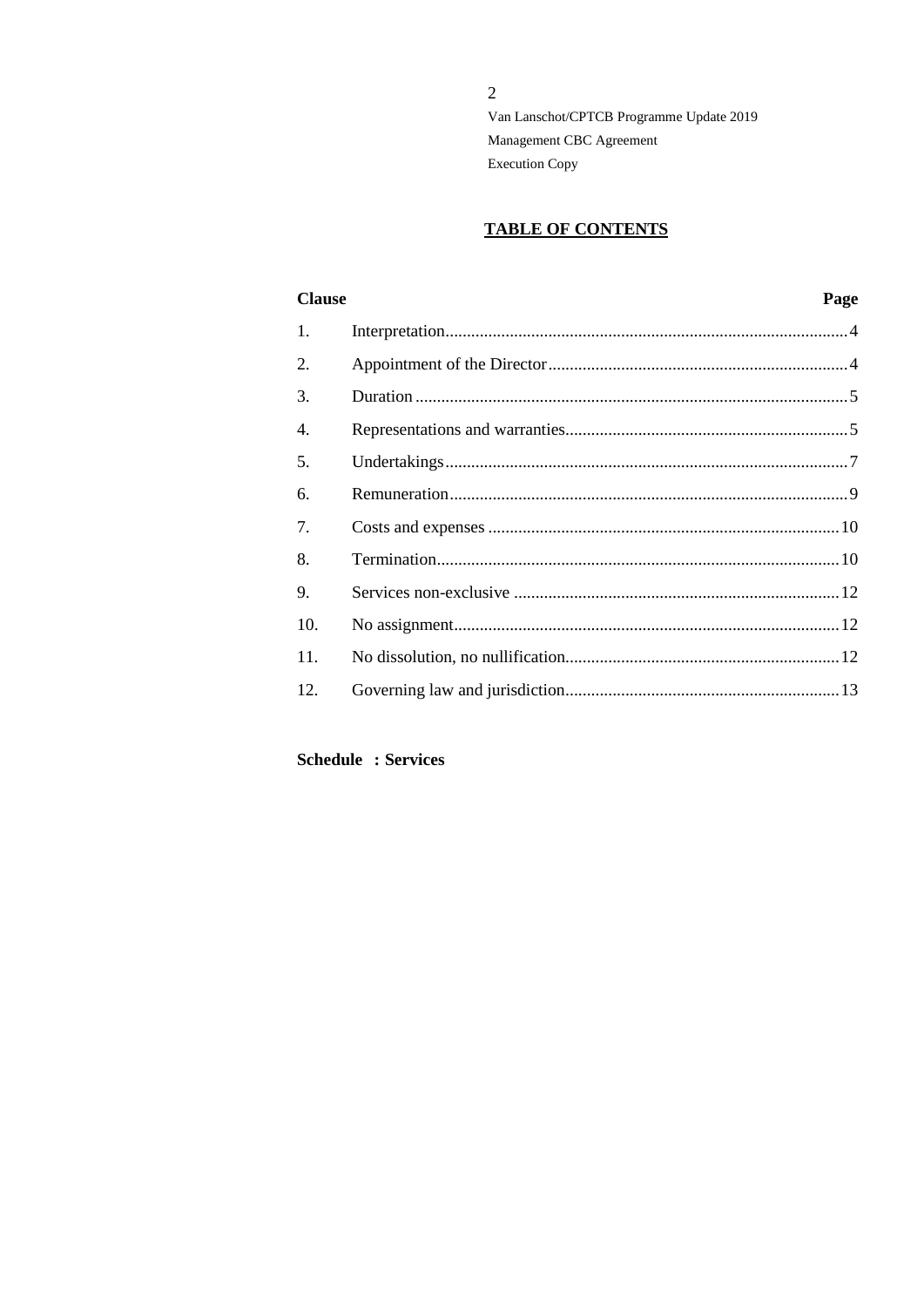**THIS MANAGEMENT CBC AGREEMENT** is dated 2 March 2015 and amended and restated on 15 July 2019 and made between:

- 1. **INTERTRUST MANAGEMENT B.V.**, a private company with limited liability (*besloten vennootschap met beperkte aansprakelijkheid*) incorporated under the laws of the Netherlands and established in Amsterdam, the Netherlands;
- 2. **VAN LANSCHOT CONDITIONAL PASS-THROUGH COVERED BOND COMPANY B.V.**, a private company with limited liability (*besloten vennootschap met beperkte aansprakelijkheid*) incorporated under the laws of the Netherlands and established in Amsterdam, the Netherlands; and
- 3. **STICHTING SECURITY TRUSTEE VAN LANSCHOT CONDITIONAL PASS-THROUGH COVERED BOND COMPANY**, a foundation (*stichting*), organised under the laws of the Netherlands and established in Amsterdam, the Netherlands.

#### **WHEREAS:**

- (A) The Issuer has decided to set up a covered bond programme on 2 March 2015 pursuant to which the Issuer will issue Covered Bonds from time to time.
- (B) Pursuant to a guarantee the CBC will as an independent obligation irrevocably undertake to pay interest and principal payable under the Covered Bonds.
- (C) The Issuer has requested Intertrust Management B.V. to act as director of the CBC.
- (D) Intertrust Management B.V. is willing to accept such appointment as director of the CBC and the parties to this Agreement wish to lay down the terms and conditions to such appointment in writing.
- (E) Certain Clauses in this Agreement will be for the benefit of the Security Trustee in view of its interest in the management of the CBC.

**IT IS AGREED** as follows: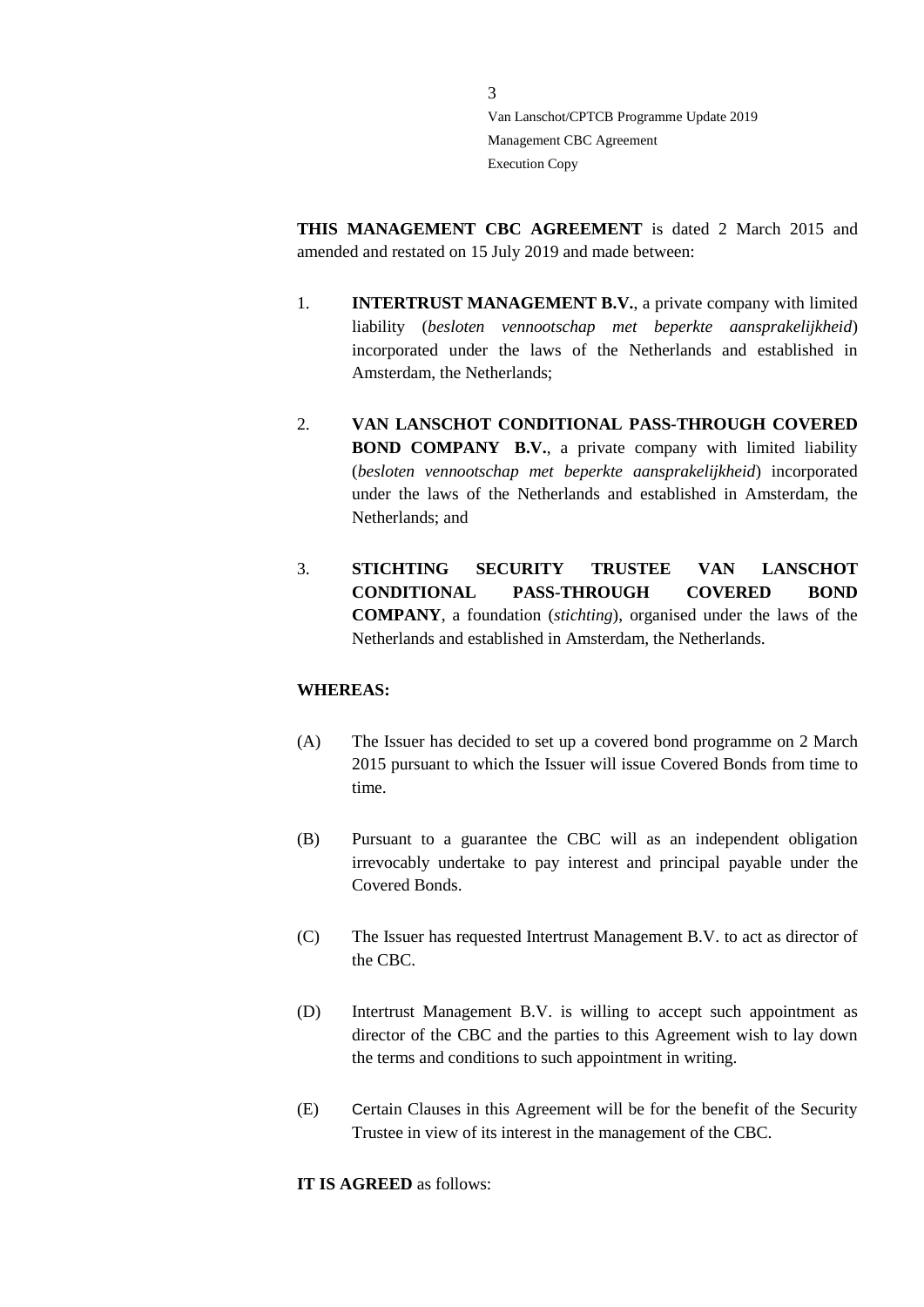#### <span id="page-3-0"></span>**1. INTERPRETATION**

- 1.1 In this Agreement (including its recitals), except so far as the context otherwise requires, words, expressions and capitalised terms used herein and not otherwise defined or construed herein shall have the same meanings as defined or construed in the master definitions agreement dated 2 March 2015 and signed by, amongst others, the parties to this Agreement, as the same may be amended, restated, supplemented or otherwise modified from time to time (the "**Master Definitions Agreement**"). The rules of usage and of interpretation as set forth in the Master Definitions Agreement and all other agreements and understandings between the parties hereto contained therein shall apply to this Agreement, unless otherwise provided herein.
- 1.2 The expression "**Agreement**" shall herein mean this Management CBC Agreement including the Schedule hereto.
- 1.3 This Agreement expresses and describes Dutch legal concepts in English and not in their original Dutch terms. Consequently, this Agreement is concluded on the express condition that all words, terms and expressions used herein shall be construed and interpreted in accordance with the laws of the Netherlands.
- 1.4 The Security Trustee has agreed to become a party to this Agreement only for the purpose of taking the benefit of certain provisions of this Agreement expressed to be for its benefit and for the better preservation and enforcement of its rights under the Pledge Agreements, the Parallel Debt Agreement and the Trust Deed and, save as aforesaid, the Security Trustee shall assume no obligations or liabilities whatsoever to the Director or the CBC by virtue of the provisions hereof.

#### <span id="page-3-1"></span>**2. APPOINTMENT OF THE DIRECTOR**

- 2.1 Intertrust Management B.V. has been appointed as director (*bestuurder*) of the CBC by the deed of incorporation of the CBC on 11 December 2014 and Intertrust Management B.V. hereby accepts such appointment on the terms and subject to the conditions set out in this Agreement.
- 2.2 The duty of the Director shall be to provide the services set forth in the **Schedule** hereto upon and subject to the terms of this Agreement and the Director hereby accepts such duty.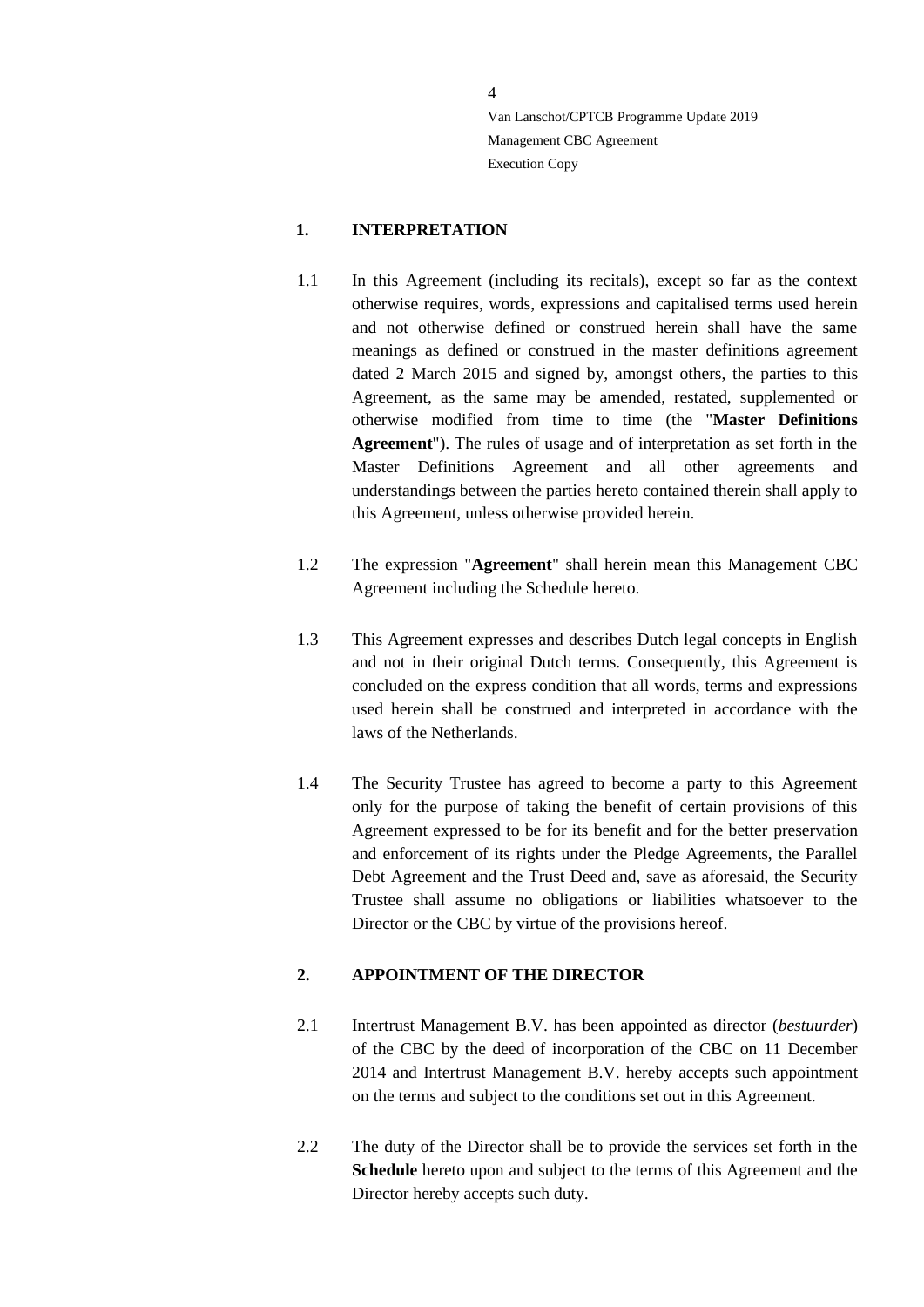#### <span id="page-4-0"></span>**3. DURATION**

This Agreement and the appointment of the Director take effect as per the date of incorporation of the CBC and will, subject to Clause 8, terminate by operation of law if all liabilities under any of the Transaction Documents and any Covered Bonds have been fulfilled and discharged, upon a subsequent resolution of Stichting Holding to dissolve the CBC.

#### <span id="page-4-1"></span>**4. REPRESENTATIONS AND WARRANTIES**

The Director hereby represents and warrants to the CBC and the Security Trustee that:

- (a) it has full legal right, power and authority to execute and deliver this Agreement and to perform its obligations hereunder;
- (b) all appropriate and necessary corporate action has been taken to authorise the execution and delivery of this Agreement and the performance and observance of the terms hereof;
- (c) this Agreement constitutes its legal, valid, binding and enforceable obligations;
- (d) neither a proposal has been made nor a resolution has been adopted for the dissolution (*ontbinding*) of the CBC or for the legal merger (*juridische fusie*) of the CBC with another legal entity or for the legal demerger (*juridische splitsing*) involving the CBC or for the CBC being converted (*conversie*) into a foreign entity;
- (e) neither a proposal has been made nor a resolution has been adopted for the dissolution of the Director or for the legal merger of the Director with another legal entity or for the legal demerger involving the Director or for the Director being converted into a foreign entity;
- (f) the CBC has neither been declared bankrupt (*failliet*) nor been granted a suspension of payments (*surseance van betaling*), nor has it applied for a declaration of bankruptcy or a suspension of payments, nor has the CBC become subject to any analogous insolvency proceedings under any applicable law nor have any of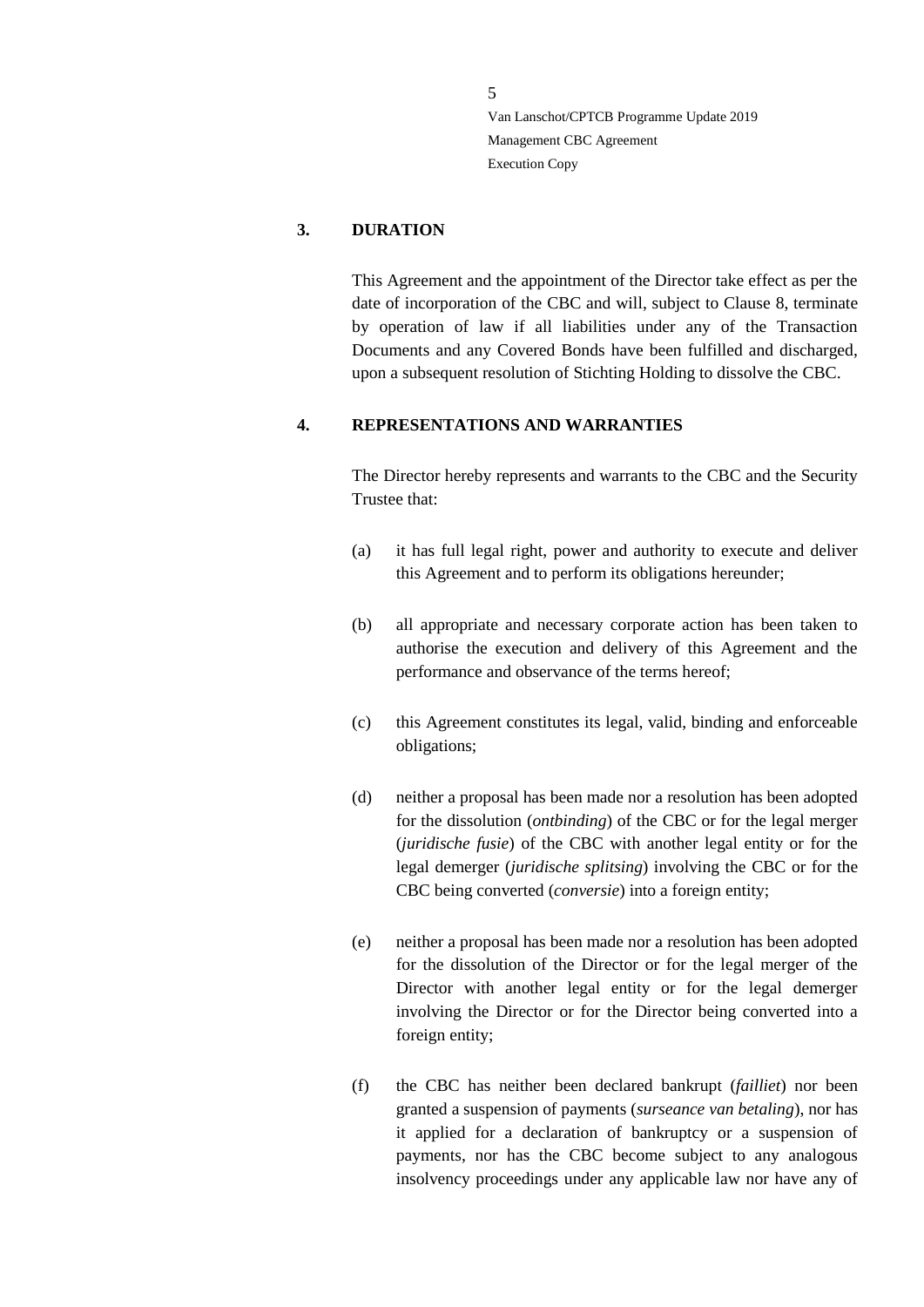the CBC's assets been placed under administration (*onder bewind gesteld*);

- (g) it has neither been declared bankrupt nor been granted a suspension of payments, nor has it applied for a declaration of bankruptcy or a suspension of payments nor has it become subject to any analogous insolvency proceedings under any applicable law, nor have any of its assets been placed under administration;
- (h) the articles of association of the CBC have neither been amended since its incorporation nor a resolution to amend the articles of association of the CBC has been taken;
- (i) it is the sole director (*bestuurder*) of the CBC;
- (j) Stichting Holding Van Lanschot Conditional Pass-Through Covered Bond Company holds all shares in the capital of the CBC;
- (k) no resolution has been passed to issue additional shares in the CBC and no rights have been granted to any third parties to acquire shares in the capital of the CBC;
- (l) the CBC has not been engaged in any activities since its date of incorporation, except for the transactions contemplated by and referred to in the Transaction Documents and all other documents relating thereto;
- (m) the CBC complies with the applicable provisions of the CRR and the Wft and with the provisions of all applicable decrees, rules, regulations and statements of policy of the relevant authority or authorities in the Netherlands, issued pursuant to or in connection with the Wft; and
- (n) it complies with the requirements of Dutch law regarding services as provided for in this Agreement, including the Dutch Act on the Supervision of Trust Offices as amended from time to time (*Wet Toezicht trustkantoren*).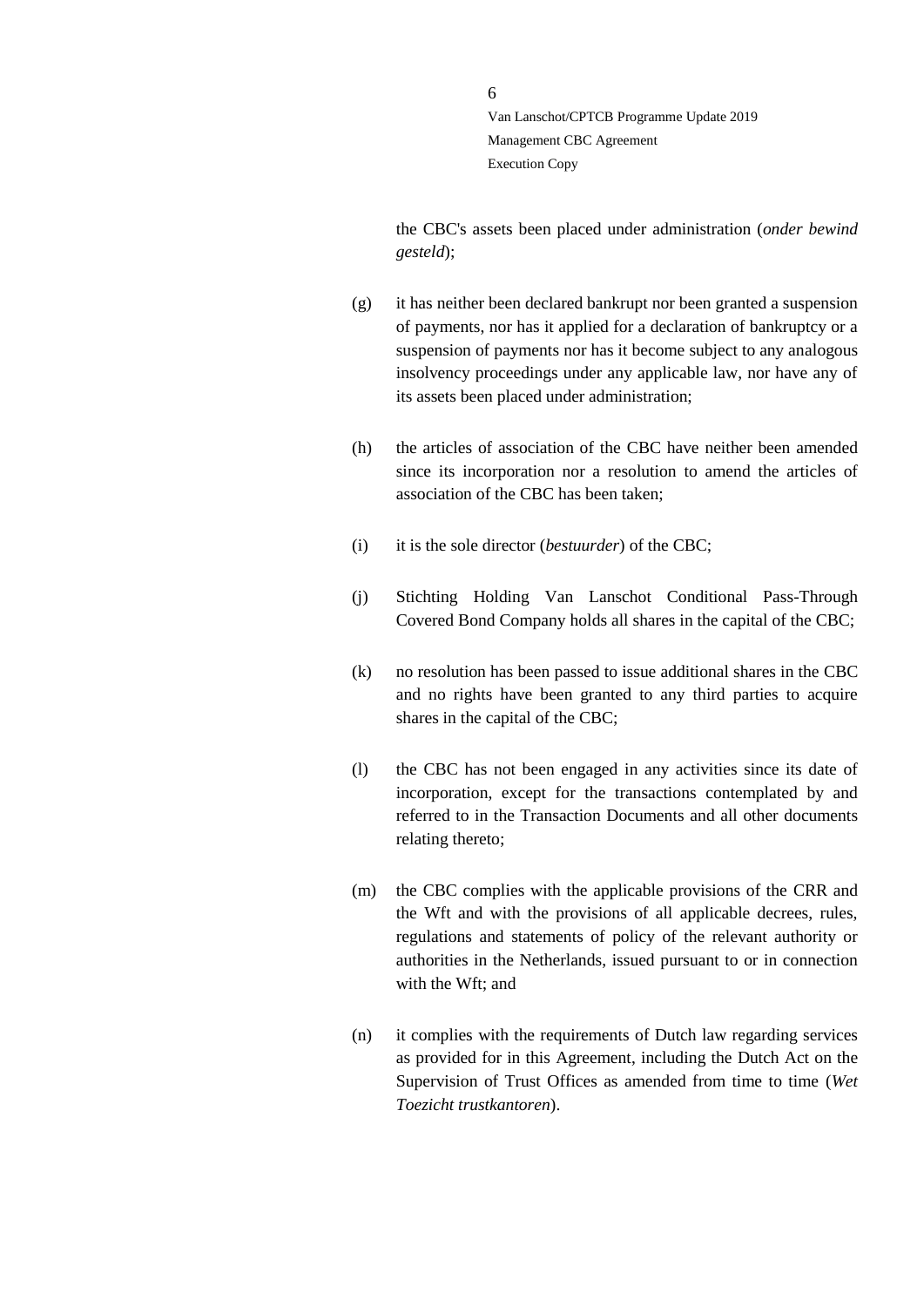#### <span id="page-6-0"></span>**5. UNDERTAKINGS**

Without prejudice to the provisions of Clause 8, the Director undertakes with the CBC and the Security Trustee with effect from the date of this Agreement and as long as it serves as director that:

- <span id="page-6-1"></span>(a) it shall only resign from its position as director of the CBC as soon as a suitable person, trust or administration office, reasonably acceptable to the Security Trustee, after consultation with the Secured Parties, other than the Covered Bondholders, has been contracted to act as successor director of the CBC subject to Rating Agency Confirmation;
- (b) the CBC shall undertake no other business except as provided for in the Transaction Documents until the CBC no longer has any actual or contingent liabilities under any of the Transaction Documents and any Covered Bonds;
- (c) it shall manage the affairs of the CBC in accordance with proper and prudent Dutch business practice and in accordance with its articles of association and in accordance with the requirements of Dutch law and Dutch accounting practice with the same care that it exercises or would exercise in connection with the administration of similar matters held for its own account or for the account of third parties;
- (d) it shall continue to be the sole director of the CBC;
- (e) it shall as director of the CBC not (i) agree to any alteration of any agreement including, but not limited to, the Transaction Documents, to which the CBC is a party or (ii) enter into any agreement in each case without the prior written consent of the Security Trustee and without notification to the Rating Agencies and in accordance with any other requirements in any of the Transaction Documents;
- (f) it and the CBC shall refrain from any action detrimental to any of its obligations under the Transaction Documents;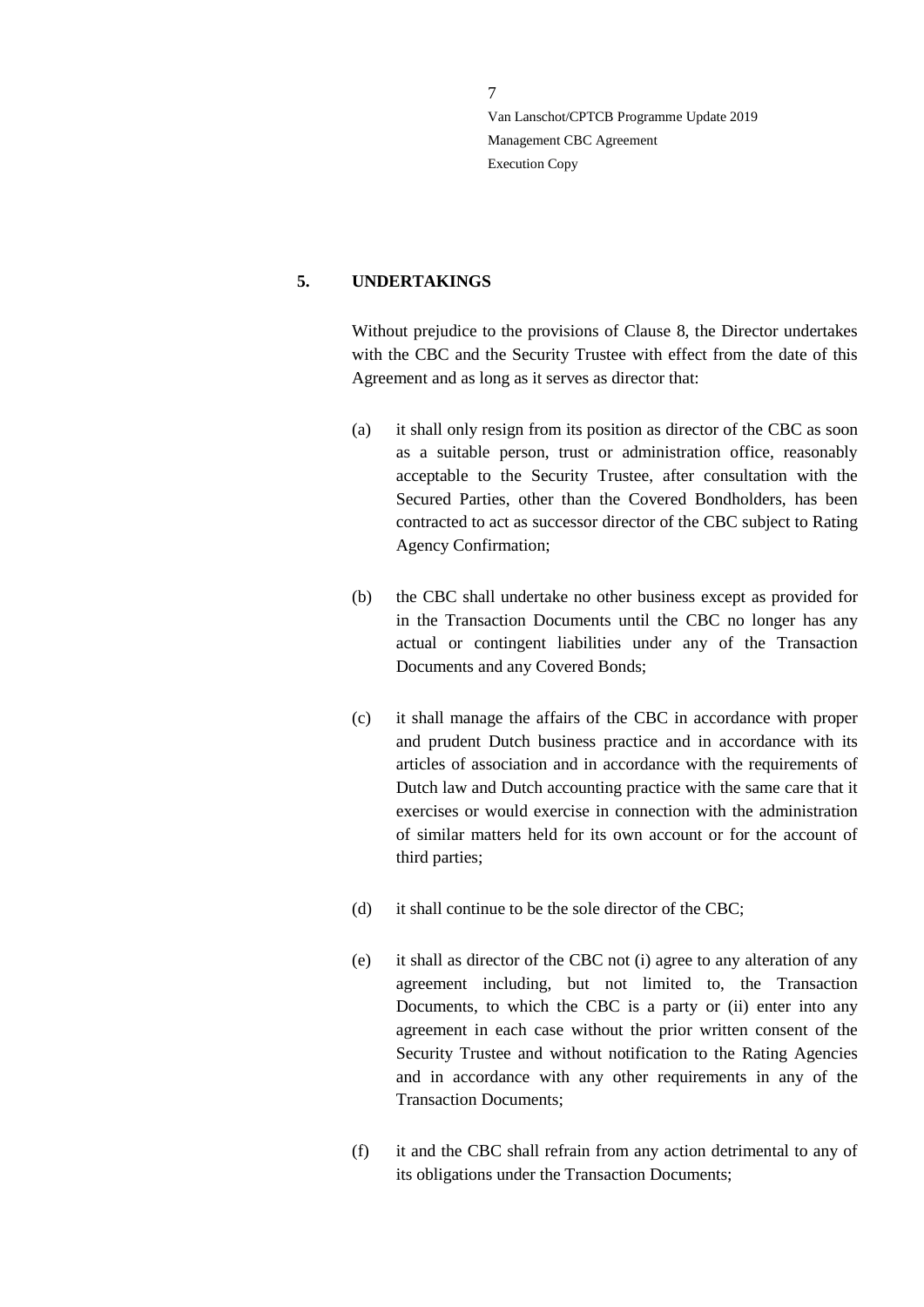- (g) it shall exercise all its rights and/or powers by virtue of being director of the CBC in compliance with the Transaction Documents;
- (h) it shall procure that the CBC shall at all times fulfil and comply with its obligations under each Transaction Document to which it is or will become a party, provided that to the extent that such obligations are contingent or dependent for their performance on the due performance by any other party of its obligations and undertakings under any Transaction Document such other party duly performs such obligations and undertakings thereunder;
- (i) it shall as director of the CBC not engage external advisers without the prior written consent of the Security Trustee, which consent shall be presumed to have been given if the Security Trustee will not have replied within five (5) Business Days from the date of the written request from the CBC;
- (j) it shall not, as director of the CBC, novate or amend this Agreement without the prior written consent of the Security Trustee;
- (k) it shall as director of the CBC not take action (i) to dissolve the CBC, or (ii) to enter into a legal merger or legal demerger involving the CBC, or (iii) to have the CBC converted into a foreign entity, or (iv) to have the CBC request the court to grant a suspension of payments, or (v) to have the CBC declared bankrupt, without the prior written consent of the Security Trustee;
- (l) the CBC shall continue to comply with the applicable provisions of the CRR and the Wft and with the provisions of all applicable decrees, rules, regulations and statements of policy of the relevant authority or authorities in the Netherlands, issued pursuant to or in connection with the CRR and the Wft;
- (m) it shall procure that the Security Trustee and the Rating Agencies are notified in writing forthwith upon the Director becoming aware of any steps being taken by any party for the winding up, liquidation or bankruptcy of the CBC or of any steps or proceedings being taken against the CBC for the enforcement of any debt or obligation and in particular that the Security Trustee is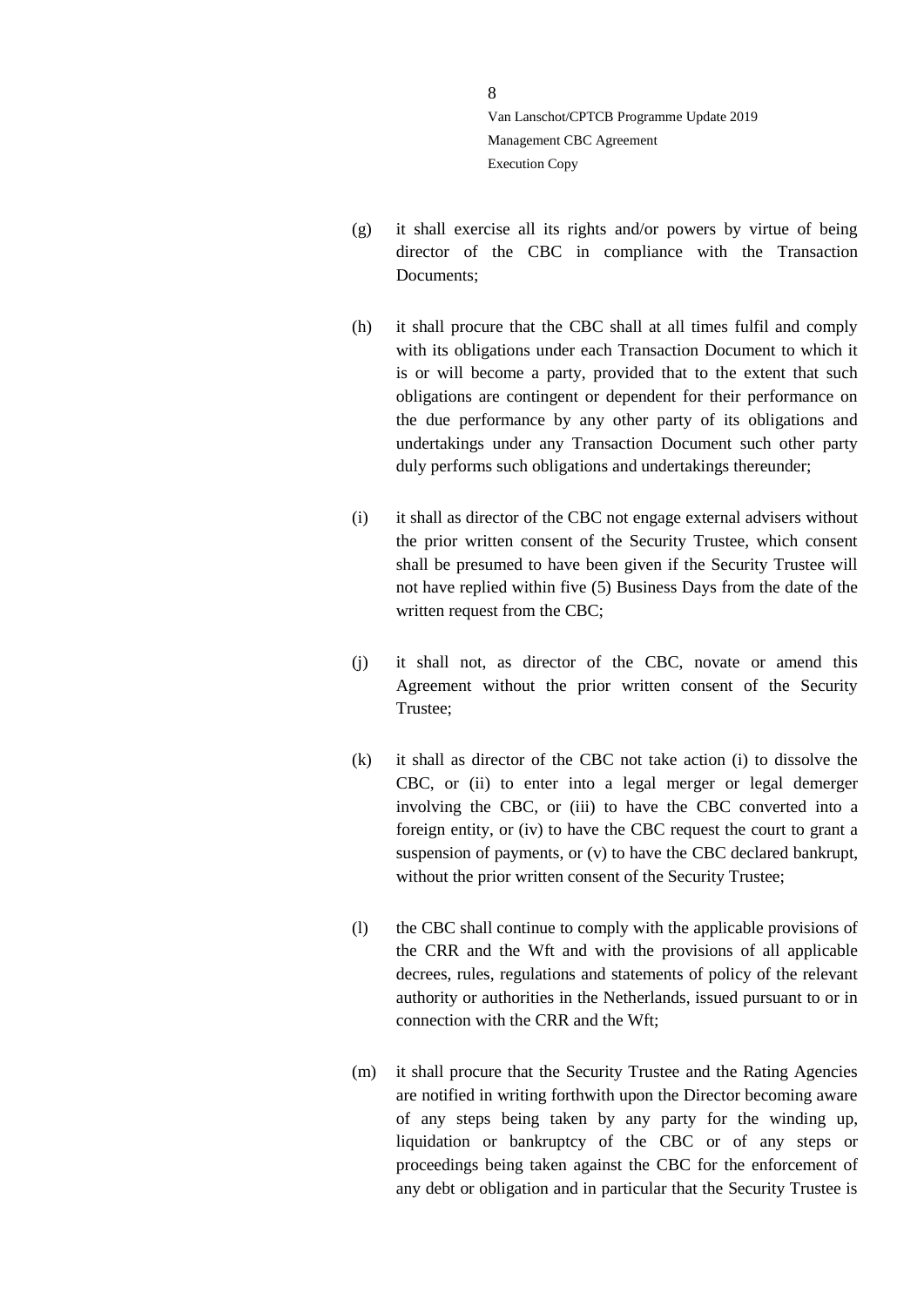notified in writing within two (2) calendar days of any summons to attend court hearings on a petition for bankruptcy being served on or received by the CBC;

- (n) the CBC shall not engage employees and shall not enter into any agreement with respect to the rendering of services to the CBC, except as provided for in the Transaction Documents;
- (o) it shall procure that the Security Trustee and the Rating Agencies are notified in writing forthwith upon the Director becoming aware of the occurrence of any of the events set forth in Clause 8.2 hereof;
- (p) it shall continue to comply with the requirements of Netherlands law regarding services as provided for in this Agreement, including the Dutch Act on the Supervision of Trust Offices as amended from time to time;
- (q) the CBC shall hold itself as a separate entity and conduct its business in its own name;
- (r) the CBC shall use separate stationary, invoices and checks; and
- (s) it shall procure that Stichting Holding will after the adoption and approval of the CBC's annual accounts, each calendar year resolve that the CBC shall pay out any profit amount resulting from item (ix) of the Interest Available Amount, by way of dividend to Stichting Holding and it shall procure that Stichting Holding shall, within a period of fifteen (15) Business Days after the receipt of such amount, donate such amount, after deduction of any amounts owed to the tax authorities, to a charitable purpose.

#### <span id="page-8-0"></span>**6. REMUNERATION**

- 6.1 The CBC shall pay to the Director of the CBC a fee as agreed in a separate fee letter dated 26 September 2014.
- 6.2 Upon termination of its appointment as director of the CBC, the Director shall refund the whole or such part of any fee, remuneration, cost or expenses which it may at the date of such termination have received but which is referable to a date or period falling or commencing after the date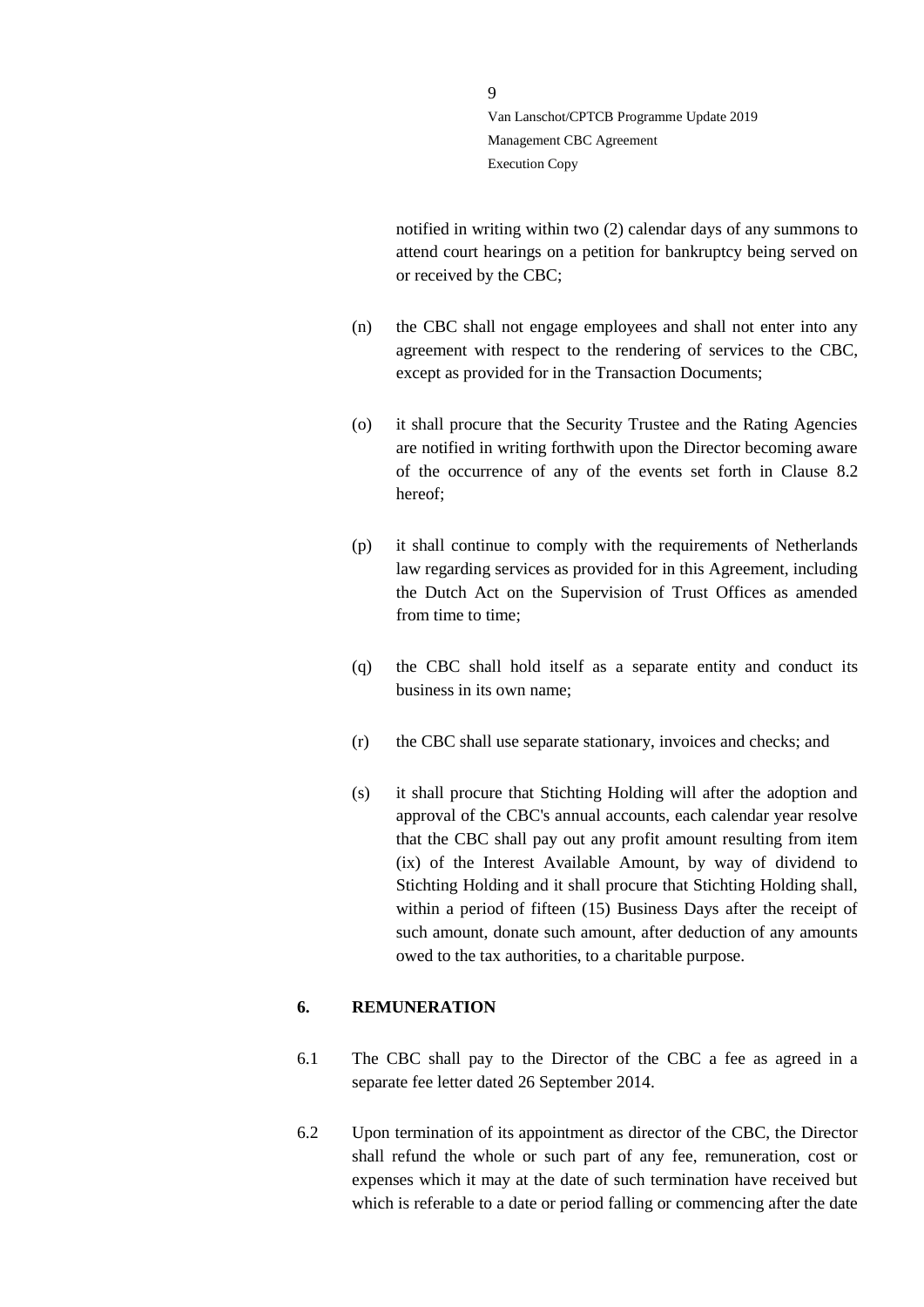of such termination.

#### <span id="page-9-0"></span>**7. COSTS AND EXPENSES**

The Director is also entitled to reimbursement by the CBC of any reasonable travel and out-of-pocket expenses incurred in the fulfilment of its duties under this Agreement, provided that any expenses exceeding an aggregate amount of EUR 3,000 in any calendar year require the prior written consent of the Security Trustee (following consultation with the Issuer), not to be unreasonably withheld or delayed.

#### <span id="page-9-1"></span>**8. TERMINATION**

8.1 Subject to Clause [5\(a\),](#page-6-1) this Agreement can be terminated by the Director and, subject to Rating Agency Confirmation, by the Security Trustee on behalf of the CBC at the end of each calendar year upon ninety (90) calendar days' prior written notice having been given to the other parties hereto.

#### 8.2 If at any time:

- (a) any of the representations and warranties set forth in Clause 4 proves to have been untrue or incorrect and such matter continues unremedied for a period of fourteen (14) calendar days after the earlier of the Director becoming aware of such default and receipt by the Director of written notice from the Security Trustee requiring the same to be remedied; or
- (b) the Director defaults in the fulfilment of any of the undertakings set forth in Clause 5 or any obligation under or in connection with this Agreement, which in the opinion of the Security Trustee is materially prejudicial to the interests of the Secured Parties and (except if, in the reasonable opinion of the Security Trustee, such default is incapable of remedy, in which case no such continuation and/or notice as is hereinafter mentioned will be required) such default continues unremedied for a period of fourteen (14) calendar days after the earlier of the Director becoming aware of such default and receipt by the Director of written notice from the Security Trustee requiring the same to be remedied; or
- (c) a resolution has been adopted by the Director for a legal merger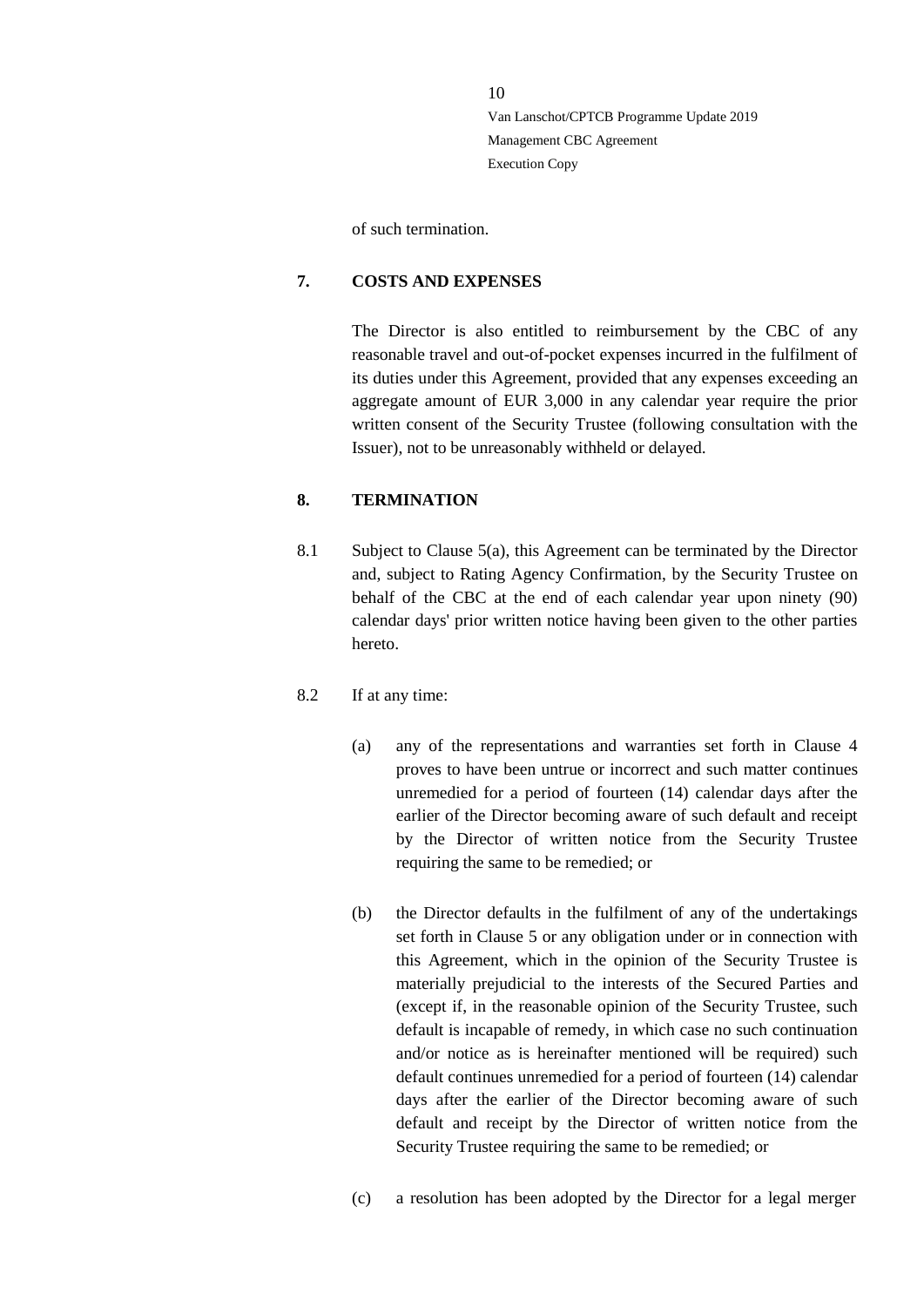(*juridische fusie*) of the CBC with another legal entity or for the legal demerger (*juridische splitsing*) involving the CBC or for the CBC being converted (*conversie*) into a foreign entity or the Director takes any other corporate action or other steps are taken or legal proceedings are initiated or threatened against it for its dissolution (*ontbinding*) and liquidation (*vereffening*); or

- (d) the Director becomes involved in negotiations with any one or more of its creditors with a view to the general readjustment or rescheduling of its indebtedness or makes a general composition for the benefit of its creditors (*buitengerechtelijk akkoord*); or
- (e) the Director has taken any corporate action or any steps have been taken or legal proceedings have been instituted or threatened against it for its bankruptcy (*faillissement*) or suspension of payments (*surseance van betaling*) or for becoming subject to any analogous insolvency proceedings under any applicable law or for the appointment of a receiver or a similar officer of it or of any or all of its assets; or
- (f) (i) untrue or incorrect information has been provided to the CBC with respect to the Director, its business or its (ultimate) shareholders (in each case other than through the actions of the CBC); or (ii) any change in (ultimate) ownership of the Director occurs,

then the CBC or the Security Trustee, on behalf of the CBC, may, subject to Rating Agency Confirmation, at once or at any time thereafter while such default continues, by notice in writing to the Director terminate this Agreement. Such termination will be effective from the date (not earlier than the date of the notice) specified in such notice.

- 8.3 On and after termination of this Agreement for whatever reason, all authority and power of the Director under this Agreement shall terminate and be of no further effect and the Director shall not thereafter hold itself out in any way as director of the CBC.
- 8.4 Upon termination of this Agreement, the Director will, at its own costs, subject to the undertaking set forth in Clause [5\(a\),](#page-6-1) fully co-operate with its resignation as director and the appointment of a new director of the CBC.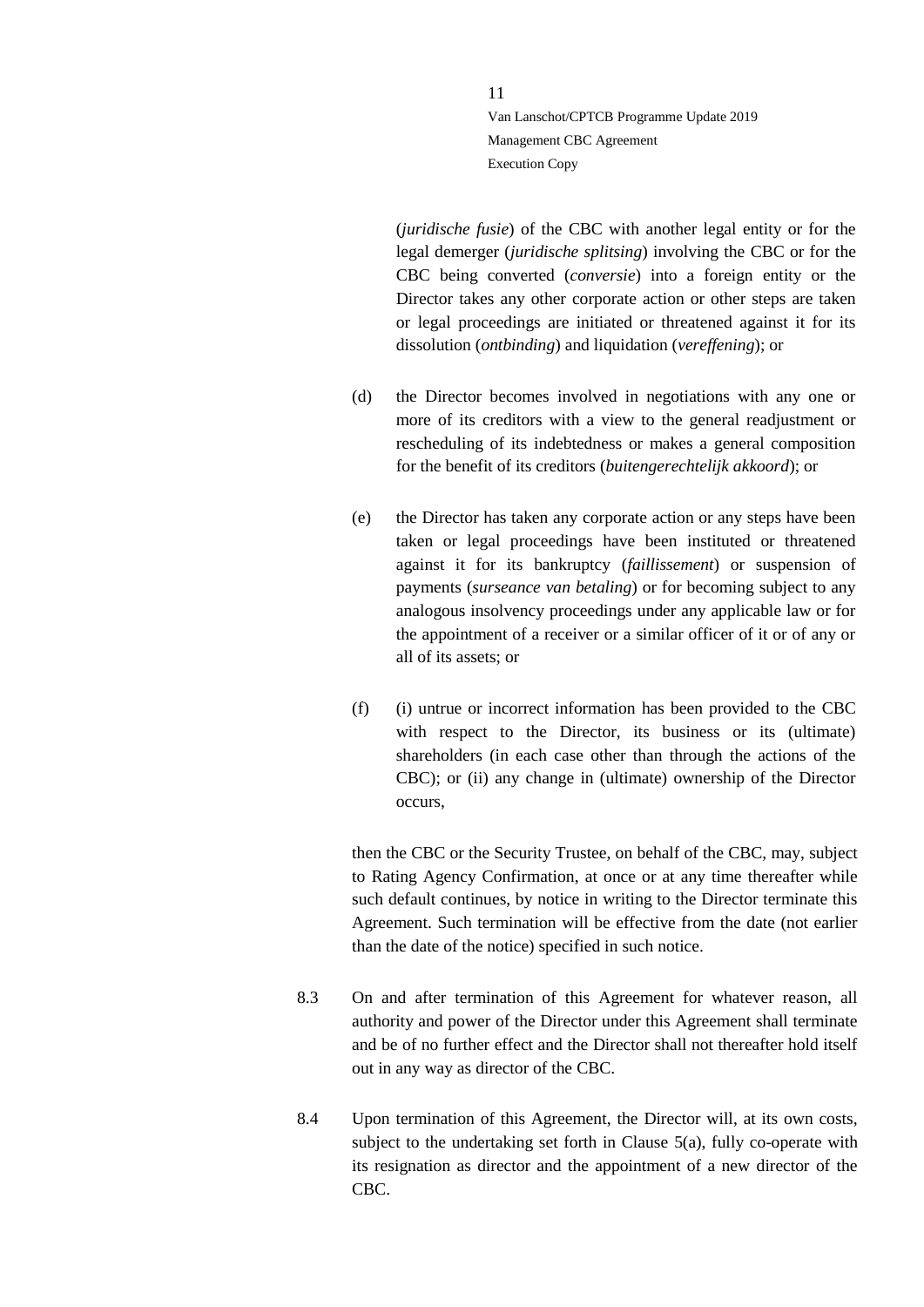8.5 Upon termination of this Agreement pursuant to this Clause 8, the Director shall forthwith return to the CBC all books, records and other documents which are in the possession of the Director pursuant to this Agreement. The CBC hereby agrees to provide the Director upon request with copies of such documents if reasonably required in order for the Director to comply with applicable laws, regulations and/or procedures. Prior to the termination of this Agreement pursuant to this Clause 8, each party shall use all reasonable endeavours to procure that the registered address of the CBC shall be changed prior to, or immediately following such termination becoming effective. The Director will take appropriate measures if the change of address is not effected in accordance with the preceding sentence.

#### <span id="page-11-0"></span>**9. SERVICES NON-EXCLUSIVE**

Nothing in this Agreement shall prevent the Director from rendering services similar to those provided for in this Agreement to other persons, firms or companies.

#### <span id="page-11-1"></span>**10. NO ASSIGNMENT**

The Director may not assign or transfer by any means whatsoever any of its rights and obligations under this Agreement.

#### <span id="page-11-2"></span>**11. NO DISSOLUTION, NO NULLIFICATION**

To the extent permitted by law, the parties hereby waive their rights pursuant to Articles 6:265 to 6:272 inclusive of the Dutch Civil Code to dissolve (*ontbinden*), or demand in legal proceedings the dissolution (*ontbinding*) of, this Agreement. Furthermore, to the extent permitted by law, the parties hereby waive their rights under Article 6:228 of the Dutch Civil Code to nullify (*vernietigen*), or demand in legal proceedings the nullification (*vernietiging*) of, this Agreement on the ground of error (*dwaling*).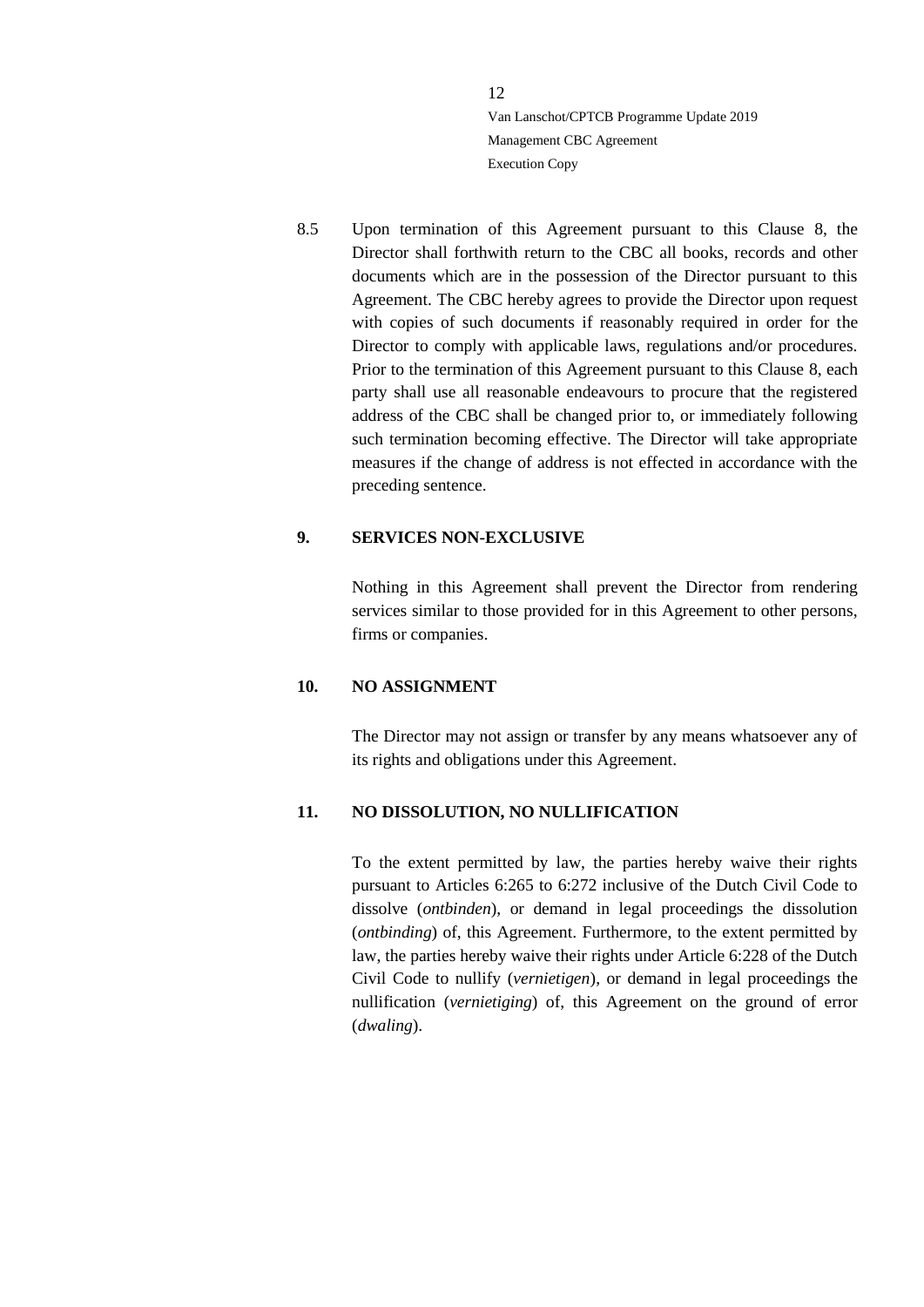#### <span id="page-12-0"></span>**12. GOVERNING LAW AND JURISDICTION**

- 12.1 This Agreement, including Clause 12.2 hereof, and any non-contractual obligations arising out of or in relation to this Agreement shall be governed by and construed in accordance with the laws of the Netherlands.
- 12.2 Any disputes arising out of or in connection with this Agreement including, without limitation, disputes relating to any non-contractual obligations arising out of or in connection with this Agreement shall be submitted to the exclusive jurisdiction of the competent court in Amsterdam, the Netherlands.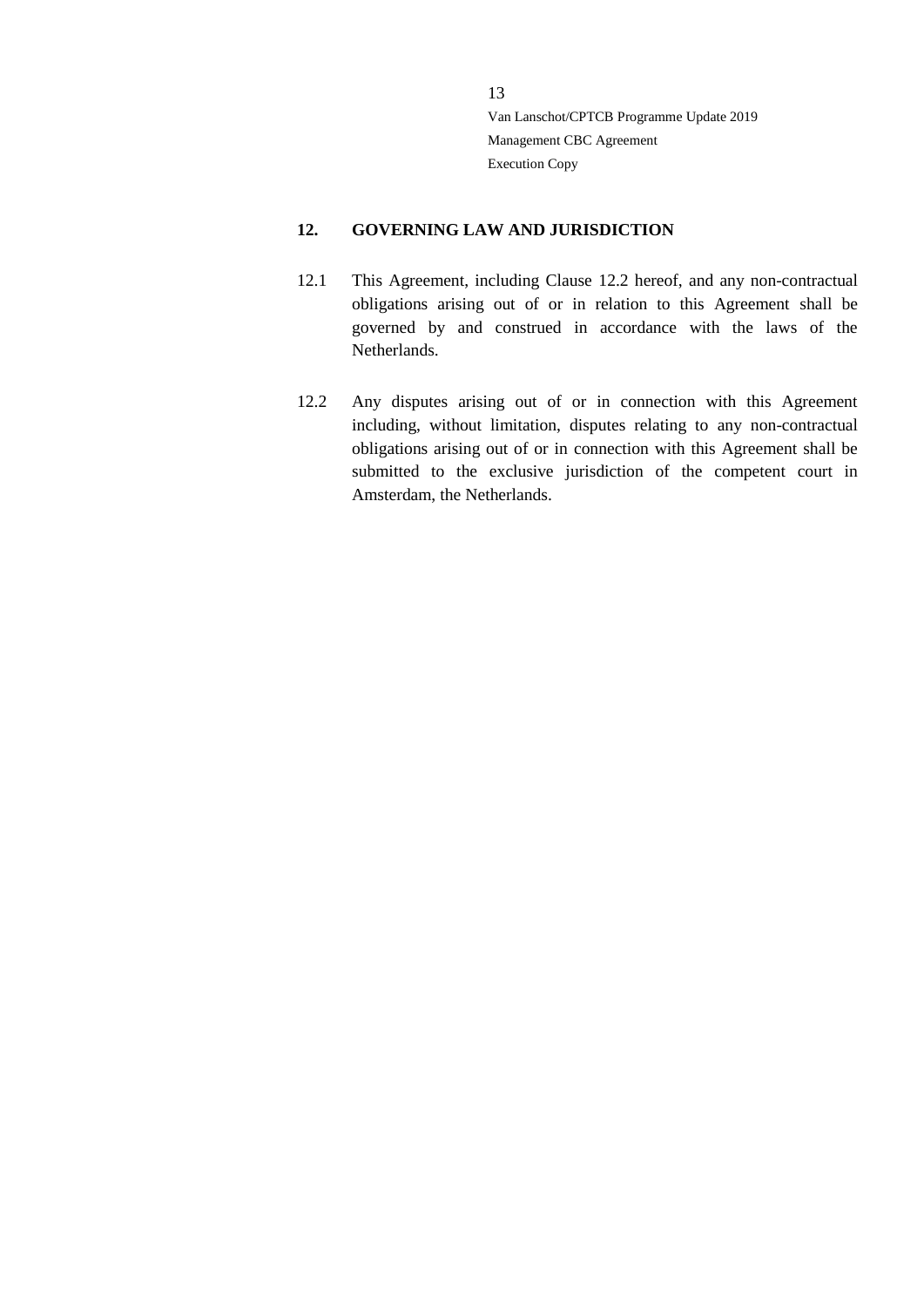**THIS AGREEMENT HAS BEEN AMENDED AND RESTATED BY THE PARTIES HERETO PURSUANT TO THE DEED OF AMENDMENT DATED 15 JULY 2019 AND WHICH DEED OF AMENDMENT HAS BEEN SIGNED BY THE PARTIES HERETO.**

**INTERTRUST MANAGEMENT B.V.**

**VAN LANSCHOT CONDITIONAL PASS-THROUGH COVERED BOND COMPANY B.V.**

## **STICHTING SECURITY TRUSTEE VAN LANSCHOT CONDITIONAL PASS-THROUGH COVERED BOND COMPANY**